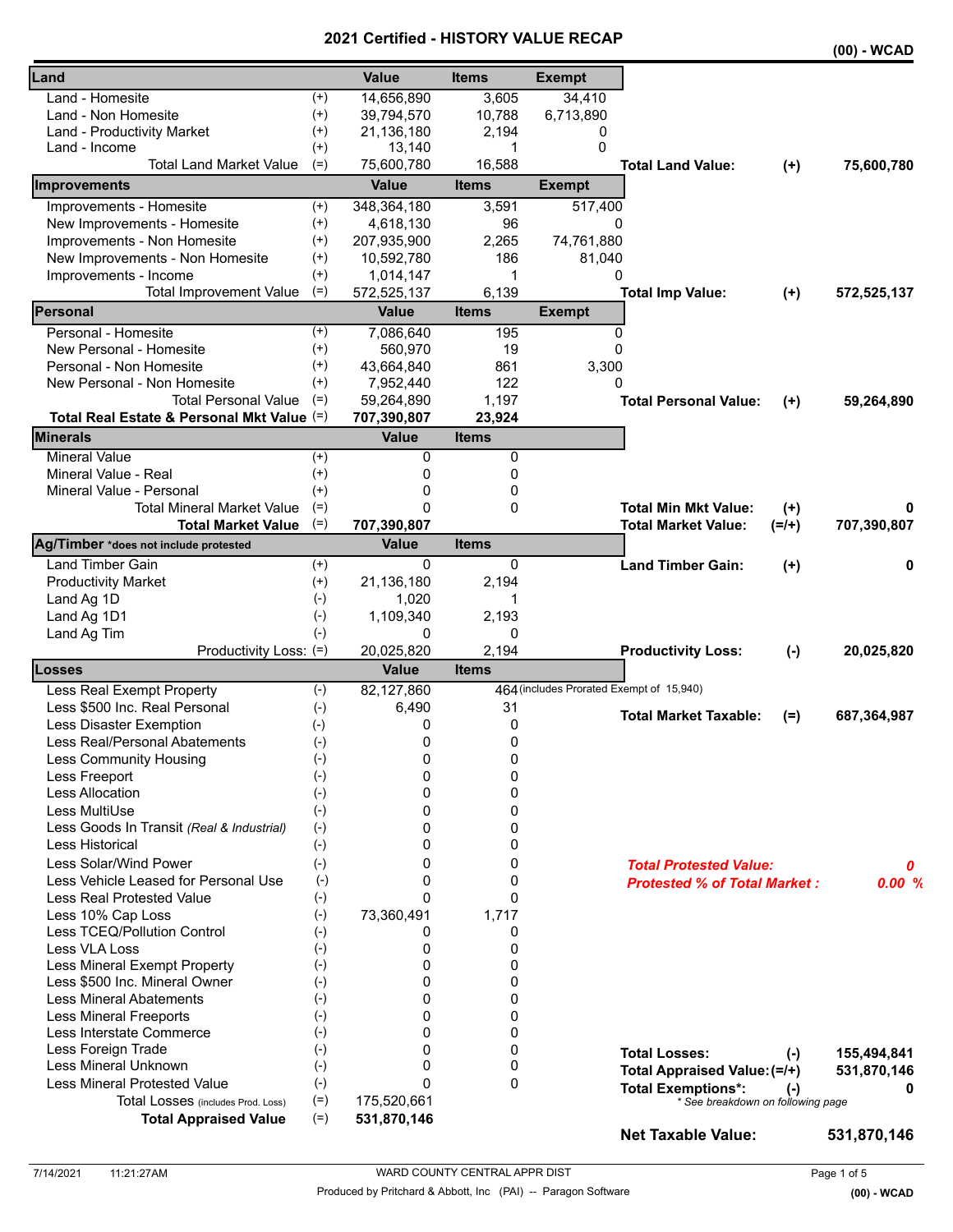## **2021 Certified - HISTORY VALUE RECAP**

|                                         |     |          |    |          |              |             |           |              |                                                                    |                                                         | $(00)$ - WCAD         |
|-----------------------------------------|-----|----------|----|----------|--------------|-------------|-----------|--------------|--------------------------------------------------------------------|---------------------------------------------------------|-----------------------|
| <b>Count of Homesteads</b>              |     |          |    |          |              |             |           |              |                                                                    |                                                         |                       |
| н                                       | s   | F        | в  | D        | W            | Ο           | <b>DV</b> | <b>DV100</b> | <b>SS First Resp</b>                                               | <b>SS Svc Member</b>                                    |                       |
| 1,574                                   | 857 | $\Omega$ | 53 | 0        | $\mathbf 0$  | $\mathbf 0$ | 68        | 17           | $\Omega$                                                           | 0                                                       |                       |
| <b>Owner and Parcel Counts</b>          |     |          |    |          |              |             |           |              |                                                                    |                                                         |                       |
| <b>Total Parcels*:</b>                  |     |          |    |          |              |             |           |              | 17,757* Parcel count is figured by parcel per ownership sequences. |                                                         |                       |
| <b>Total Owners:</b>                    |     |          |    | 9,065    |              |             |           |              |                                                                    |                                                         |                       |
| <b>Ported Homestead/Charity Amounts</b> |     |          |    |          | <b>Value</b> |             |           | <b>Items</b> |                                                                    |                                                         |                       |
| DV Donated Home (Charity)               |     |          |    | $(+)$    |              |             | 0         |              | 0                                                                  |                                                         |                       |
| SS of a Service Member Ported Amount    |     |          |    | $^{(+)}$ |              |             | 0         |              | 0                                                                  |                                                         |                       |
| SS of a First Responder Ported Amount   |     |          |    | $^{(+)}$ |              |             | 0         |              |                                                                    |                                                         |                       |
| SS of DV Donated Home Ported Amount     |     |          |    | $^{(+)}$ |              |             | 0         |              | 0                                                                  |                                                         |                       |
| SS of 100% DV Ported Amount             |     |          |    | $^{(+)}$ |              |             | 0         |              | 0                                                                  |                                                         |                       |
| <b>Homestead Exemptions</b>             |     |          |    |          | <b>Value</b> |             |           | <b>Items</b> |                                                                    |                                                         |                       |
| Homestead H,S                           |     |          |    | $(+)$    |              |             | $\Omega$  |              | $\Omega$                                                           |                                                         |                       |
| Senior S                                |     |          |    | $^{(+)}$ |              |             | 0         |              | 0                                                                  | H - Homestead<br>W - Widow<br>S - Over 65               | D - Disabled Only     |
| Disabled B                              |     |          |    | $^{(+)}$ |              |             | 0         |              | 0                                                                  | F - Disabled Widow                                      | O - Over 65 (No HS)   |
| DV 100%                                 |     |          |    | $^{(+)}$ |              |             | 0         |              | 0                                                                  | <b>B</b> - Disabled                                     | DV - Disabled Veteran |
| Surviving Spouse of a Service Member    |     |          |    | $^{(+)}$ |              |             | 0         |              | 0                                                                  | DV100 (1, 2, 3) - 100% Disabled Veteran                 |                       |
| Survivng Spouse of a First Responder    |     |          |    | $(+)$    |              |             | 0         |              | 0                                                                  | 4 (4B, 4H, 4S) - Surviving Spouse of a Service Member   |                       |
| Total Reimbursable (=)                  |     |          |    |          |              |             | n         |              | 0                                                                  | 5* (5B, 5H, 5S) - Surviving Spouse of a First Responder |                       |
| <b>Local Discount</b>                   |     |          |    | $^{(+)}$ |              |             | 0         |              | 0                                                                  |                                                         |                       |
| Disabled Veteran                        |     |          |    | $^{(+)}$ |              |             | 0         |              | 0                                                                  |                                                         |                       |
| Optional 65                             |     |          |    | $^{(+)}$ |              |             | 0         |              |                                                                    |                                                         |                       |
| Local Disabled                          |     |          |    | $^{(+)}$ |              |             | 0         |              | 0                                                                  |                                                         |                       |
| <b>State Homestead</b>                  |     |          |    | $^{(+)}$ |              |             | 0         |              | 0                                                                  |                                                         |                       |
| <b>Total Exemptions</b>                 |     |          |    | $(=)$    |              |             |           |              | <b>0</b> (includes Ported/Charity Amounts)                         |                                                         |                       |
| <b>Special Certified Totals</b>         |     |          |    |          |              |             |           |              |                                                                    |                                                         |                       |

**Exempt Value of First Time Absolute Exemption**

**Exempt Value of First Time Partial Exemption**

#### **New AG/Timber**

Value Loss Market Taxable

#### **New Improvement/Personal**

Market Taxable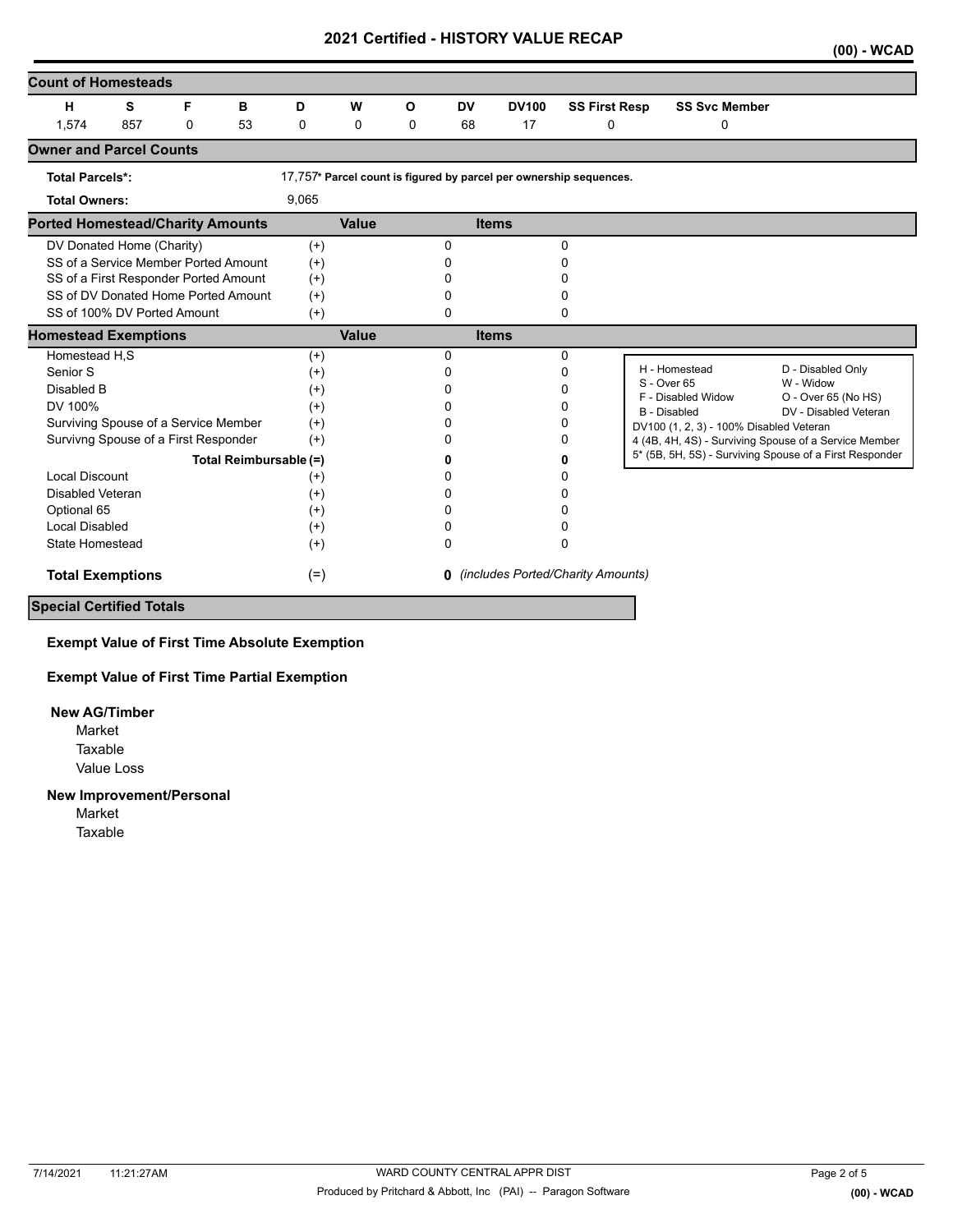|                            | Average Values* (includes protested & exempt value) |                |                                        |  |  |  |  |
|----------------------------|-----------------------------------------------------|----------------|----------------------------------------|--|--|--|--|
| Average Homestead Value A* |                                                     | <b>Parcels</b> | Total Homestead Value A*               |  |  |  |  |
| <b>Market</b>              | \$99,987                                            | 3.614          | \$361,354,540<br>Market                |  |  |  |  |
| <b>Taxable</b>             | \$80.015                                            |                | \$294,719,469<br>Taxable               |  |  |  |  |
|                            | Average Homestead Value A* and E*                   | <b>Parcels</b> | Total Homestead Value A* and E*        |  |  |  |  |
| <b>Market</b>              | \$99.857                                            | 3.653          | \$364,780,150<br>Market                |  |  |  |  |
| <b>Taxable</b>             | \$79.930                                            |                | \$297.709.069<br>Taxable               |  |  |  |  |
|                            | Average Homestead Value A* and E* and M1            | <b>Parcels</b> | Total Homestead Value A* and E* and M1 |  |  |  |  |
| <b>Market</b>              | \$96,696                                            | 3.851          | \$372,379,410<br>Market                |  |  |  |  |
| <b>Taxable</b>             | \$77.651                                            |                | \$304,759,149<br>Taxable               |  |  |  |  |
|                            | <b>Average Homestead Value M1</b>                   | <b>Parcels</b> | <b>Total Homestead Value M1</b>        |  |  |  |  |
| Market                     | \$38,380                                            | 198            | \$7,599,260<br>Market                  |  |  |  |  |
| Taxable                    | \$35,599                                            |                | \$7.050.080<br>Taxable                 |  |  |  |  |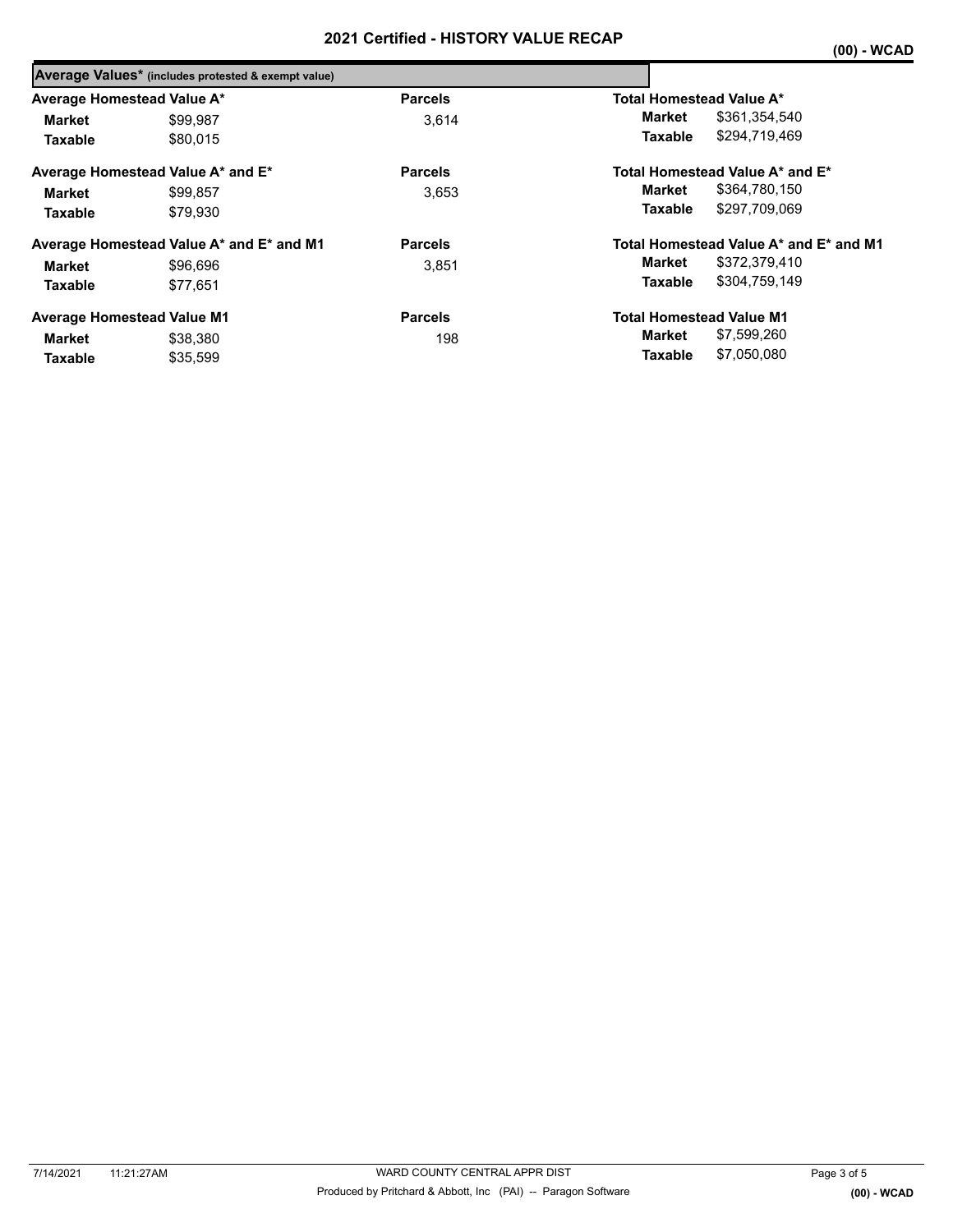# **P&A Recap for balancing TAXROLL Recap to Appraisal District Recap**

| <b>Minerals</b>                            | <b>Value</b> | <b>Items</b> |                                    |             |
|--------------------------------------------|--------------|--------------|------------------------------------|-------------|
| Mineral_Value                              | 0            | 0            |                                    |             |
| Mineral Value - Real                       | $\mathbf 0$  | 0            |                                    |             |
| Mineral Value - Personal                   | $\mathbf 0$  | 0            | <b>Total Mineral Value:</b>        | 0           |
| <b>Mineral Loss</b>                        | <b>Value</b> | <b>Items</b> |                                    |             |
| Less Mineral Exempt Property               | 0            | 0            | <b>Total Mineral Exempt Value:</b> | 0           |
| Less \$500 Inc. Mineral Owner              | 0            | 0            |                                    |             |
| <b>Less Mineral Abatements</b>             | 0            | 0            |                                    |             |
| Less Mineral Freeports/Interstate Commerce | 0            | 0            |                                    |             |
| Less Mineral Unknown                       | 0            | 0            |                                    |             |
| Less TCEQ/Pollution Control                | 0            | 0            |                                    |             |
| Less VLA                                   | 0            | 0            |                                    |             |
| <b>Less Mineral Protested Value</b>        | 0            | $\Omega$     | <b>Taxload Mineral Total:</b>      | 0           |
| Land                                       | <b>Value</b> | <b>Items</b> |                                    |             |
| Land - Homesite                            | 14,656,890   | 3,605        |                                    |             |
| Land - Non Homesite                        | 39,794,570   | 10,788       |                                    |             |
| Land - Productivity Market                 | 21,136,180   | 2,194        |                                    |             |
| Land - Income                              | 13,140       | 1            | <b>Total Land Value:</b>           | 75,600,780  |
| Land Timber Gain                           | $\mathbf 0$  | $\mathbf 0$  |                                    |             |
| Improvements                               | <b>Value</b> | <b>Items</b> |                                    |             |
| Improvements - Homesite                    | 348,364,180  | 3,591        |                                    |             |
| New Improvements - Homesite                | 4,618,130    | 96           |                                    |             |
| Improvements - Non Homesite                | 207,935,900  | 2,265        |                                    |             |
| New Improvements - Non Homesite            | 10,592,780   | 186          |                                    |             |
| Improvements - Income                      | 1,014,147    | 1            | <b>Total Improvement Value:</b>    | 572,525,137 |
| <b>Ag Loss</b>                             | <b>Value</b> | <b>Items</b> |                                    |             |
| <b>Productivity Market</b>                 | 21,136,180   | 2,194        |                                    |             |
| Land Ag 1D                                 | 1,020        | $\mathbf{1}$ |                                    |             |
| Land Ag 1D1                                | 1,109,340    | 2,193        |                                    |             |
| Land Ag Tim                                | $\Omega$     | 0            | <b>Productivity Loss:</b>          | 20,025,820  |
| <b>Real Loss</b>                           | <b>Value</b> |              |                                    |             |
| Land Homesite Exempt                       | 34,410       |              |                                    |             |
| Land Non-Homesite Exempt                   | 6,713,890    |              |                                    |             |
| <b>Productivity Market Exempt</b>          | 0            |              |                                    |             |
| Income Land Exempt                         | 0            |              |                                    |             |
| Improvement Homesite Exempt                | 517,400      |              |                                    |             |
| New Improvement Homesite Exempt            | 0            |              |                                    |             |
| Improvement Non-Homesite Exempt            | 74,761,880   |              |                                    |             |
| New Improvement Non-Homesite Exempt        | 81,040       |              |                                    |             |
| Income Improvement Exempt                  | $\Omega$     |              | <b>Real Exempt Total:</b>          | 82,108,620  |
| Personal                                   | <b>Value</b> | <b>Items</b> | <b>Taxload Real Total:</b>         | 545,991,477 |
| Personal - Homesite                        | 7,086,640    | 195          |                                    |             |
| New Personal - Homesite                    | 560,970      | 19           |                                    |             |
| Personal - Non Homesite                    | 43,664,840   | 861          |                                    |             |
| New Personal - Non Homesite                | 7,952,440    | 122          | <b>Total Personal Value:</b>       | 59,264,890  |
| <b>Personal Loss</b>                       | <b>Value</b> |              |                                    |             |
| Personal Homesite Exempt                   | 0            |              |                                    |             |
| New Personal Homesite Exempt               | $\mathbf 0$  |              |                                    |             |
| Personal Non-Homesite Exempt               | 3,300        |              |                                    |             |
| New Personal Non-Homesite Exempt           | 0            |              |                                    |             |
| Personal Under 500                         | 6,490        |              | <b>Personal Exempt Total:</b>      | 3,300       |
|                                            |              |              |                                    |             |
|                                            |              |              | <b>Taxload Personal Total:</b>     | 59,261,590  |
|                                            |              |              |                                    |             |
|                                            |              |              | <b>Total Appraised:</b>            | 531,870,146 |